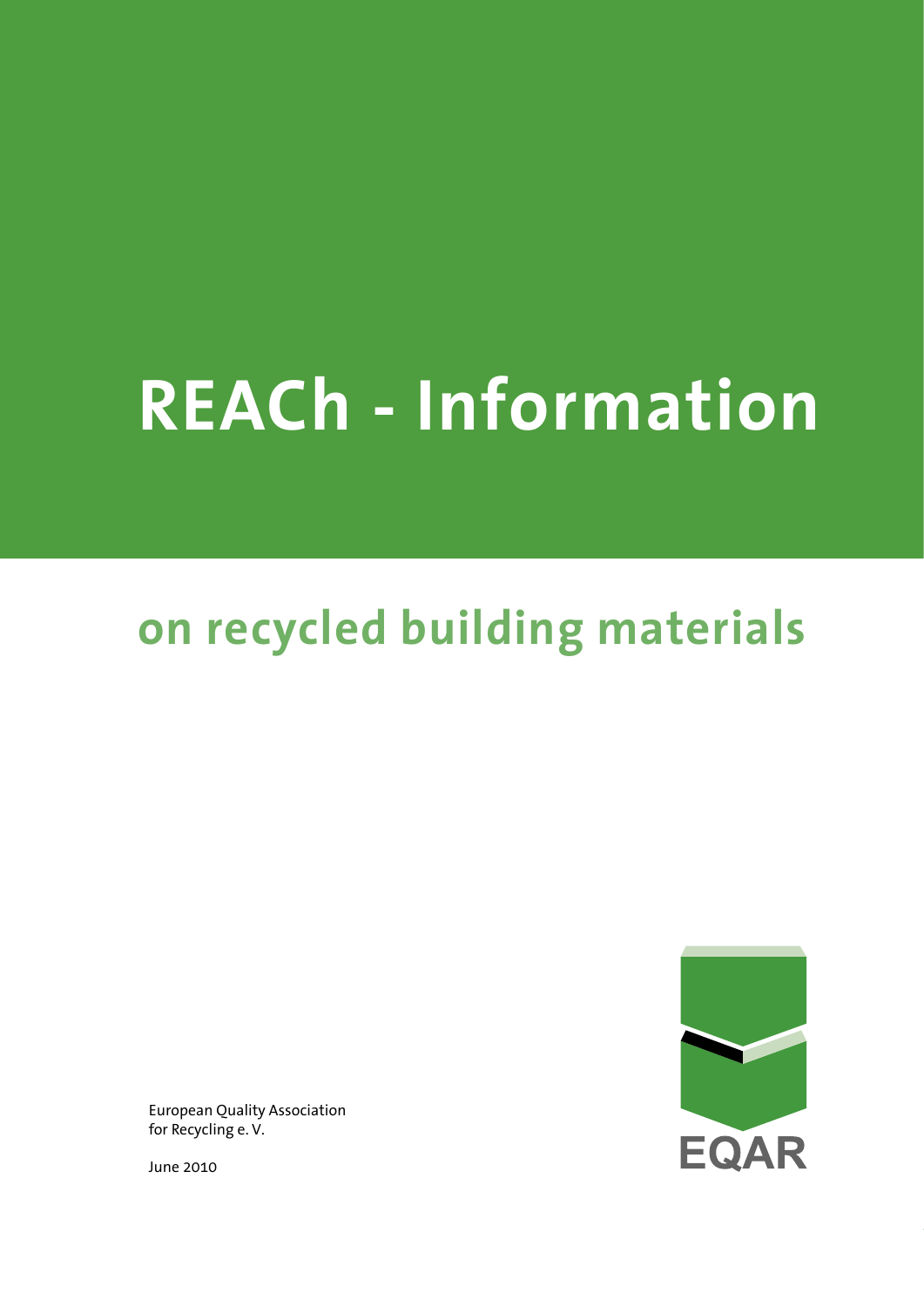### **Content**

| 1. Preface                                                      | З |
|-----------------------------------------------------------------|---|
|                                                                 |   |
| 2. The REACh-Regulation                                         | 4 |
| 2.1 REACh-systematics                                           |   |
| Registration and notification obligations in the supply chain   | 4 |
| 2.2 Classification of recycled building materials as "articles" |   |
| according to REACh Regulation                                   | 5 |
| 3. End-of-waste properties of recycled building materials       | 6 |
| 3.1 End-of-waste properties of recycled building materials      |   |
| under existing law                                              | 6 |
| 3.2 End-of-waste properties according to the new                |   |
| EC Waste Framework Directive 2008/98/EC                         | 6 |
|                                                                 |   |
| 4. Bibliography                                                 |   |

**Editor European Quality Association for Recycling e. V.** Kronenstraße 55 - 58 D-10117 Berlin Germany Phone: 0049 (0)30 20314-575 Fax: 0049 (0)30 20314-565 E-Mail: mail@eqar.info www.eqar.info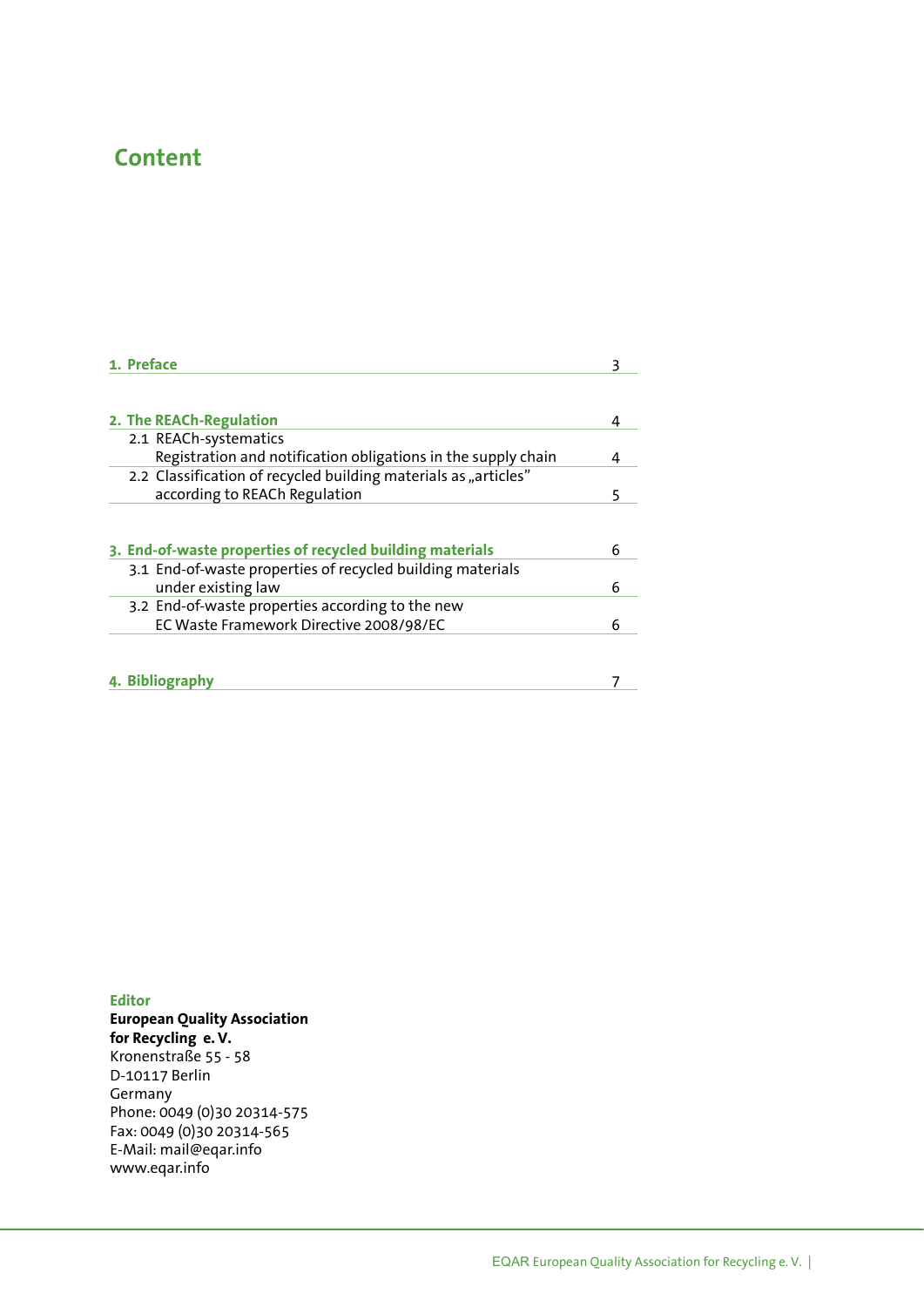#### **1. Preface**

As European roof organization of the building material recycling branch the European Quality Association for Recycling e. V. (EQAR) supports recycling in the building sector.

Mineral wastes have the biggest share in the waste produced in Europe. That is why residual mineral masses notably in the building sector should undergo a possibly high-quality recycling. This target may be only reached by a qualityassured recycling at a constantly high quality.

So far building materials for implementing building measures have been predominantly produced of raw materials taken from nature. The extraction of raw materials is accompanied by a destruction of landscape. Frequently long transport distances are connected with this type of extraction of building materials. However, from an aspect of landscape protection primary raw materials are not available indefinitely. Thus, using of recycled building materials does not only decisively contribute to avoiding waste but also to conserving resources and to preserving our landscape in Europe.

EQAR supports a quality-assured recycling of building materials. Quality-assured recycled building materials stand for high-quality products in ecological as well as in construction engineering respect which are on a level with primary building materials. As recycled building materials are to be considered as articles according to REACh Regulation their constituents come under the EC chemicals legislation effective all over Europe.

This REACh information on recycled building materials explains that qualitycontrolled recycled building materials are pursuant to the definitions of REACh Regulation "articles" to the constituents of which the registration regulations and the provisions of the REACh Regulation relating to the notification obligations in the supply chain are not applied.

This REACh information documents the conformity of quality-assured recycled building materials with the REACh Regulation.

Manfred Wierichs

President of the European Quality Association for Recycling e. V.

Berlin, June 2010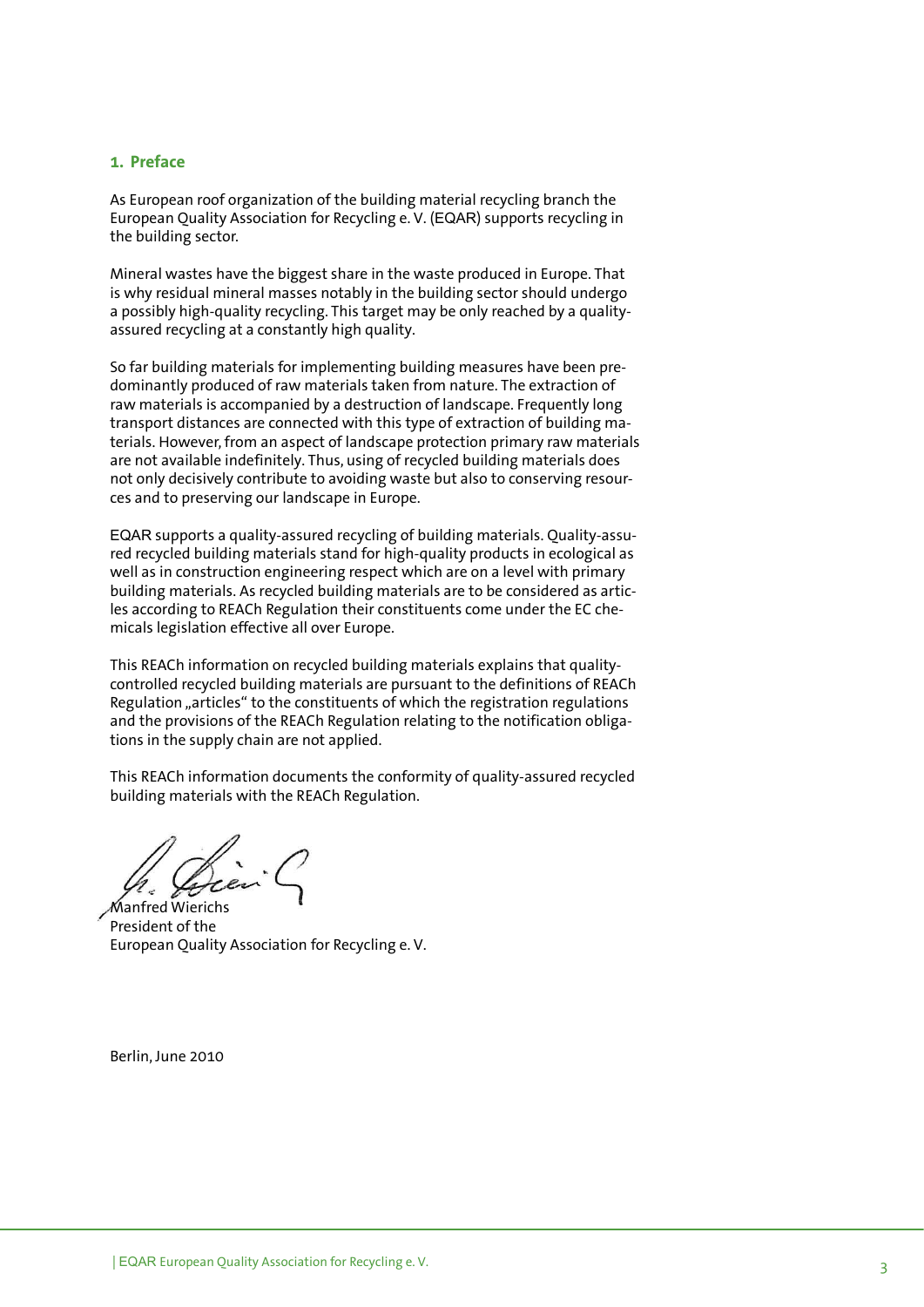#### **2. The REACh Regulation**

The abbreviation **REACh** stands for **R**egistration, **E**valuation, **A**uthorisation of **Ch**emicals.

The REACh Regulation [1] entered into force on 1st June 2007 standardizing the chemicals law all over Europe. It is the declared aim of the regulation to increase the knowledge of hazards and risks and to take precautions against environmental and health hazards emanating from substances. In this connection a high responsibility is delegated to the companies producing, offering for sale and using substances.

#### **2.1 REACh methods**

#### **Registration and notification obligations in the supply chain**

In the REACh Regulation the actors in the supply chain beginning with the manufacturing or import of substances, via the sale, use and further processing of substances are put under various obligations relating to the registration of substances and the information on their substances and preparations.

Pursuant to REACh Regulation the terms are defined here as follows:

- Art. 3, (1) Substance: a chemical element and its compounds in the natural state or obtai ned by any manufacturing process, inclu ding any additive necessary to preserve its stability and any impurity deriving from the process used (Art. 3(1) REACh Regula tion)
- Art. 3, (2) Peparation (mixtures): aggregates, mix tures or solutions composed of two or more substances (Art. 3 (2) REACh Regula tion)
- Art. 3, (3) Article: object which during production is given a special shape, surface or design which determines its function to a greater degree than does its chemical composition (Art. 3 (3) REACh Regulation)

The manufacturers or importers are responsible for the registration of substances produced or imported in a quantity of at least 1t/a. The manufacturer or importer and the downstream users in the supply chain are put under obligation to information.

It is obligatory to register only substances, not mixtures (preparations) or articles.

Substances contained in articles have to be registered only in the exceptional case if they will be released from the articles given normally or properly foreseeable conditions of use as this will be the case e. g. in solvents when curing lacquers. This exception does not come into consideration in recycled building materials.

Also the notification obligations in the supply chain refer basically to substances, however extended to mixtures (preparations) according to Art. 31 of REACh Regulation as regards safety data sheets and according to Art. 32 of REACh Regulation as to other information on substances if safety data sheets are not required.

In conformity with the special provisions of Art. 33 of REACh Regulation for substances contained in articles the suppliers of articles containing substances of a very high concern in concentrations of more than 0.1 per cent by mass the buyer of the article shall make available information on the safe use of the article and upon request the user shall make available respective information.

Recycled substances and articles no longer to be classified as "wastes" after termination of the recovery process are to be considered as "having been manufactured" according to REACh Regulation in the view of the authorities, even if the recovery process will be only a recycling of materials (mechanical process) and not a chemical recycling.

Substances as such or mixtures may be manufactured or recovered or articles may be prepared by recycling.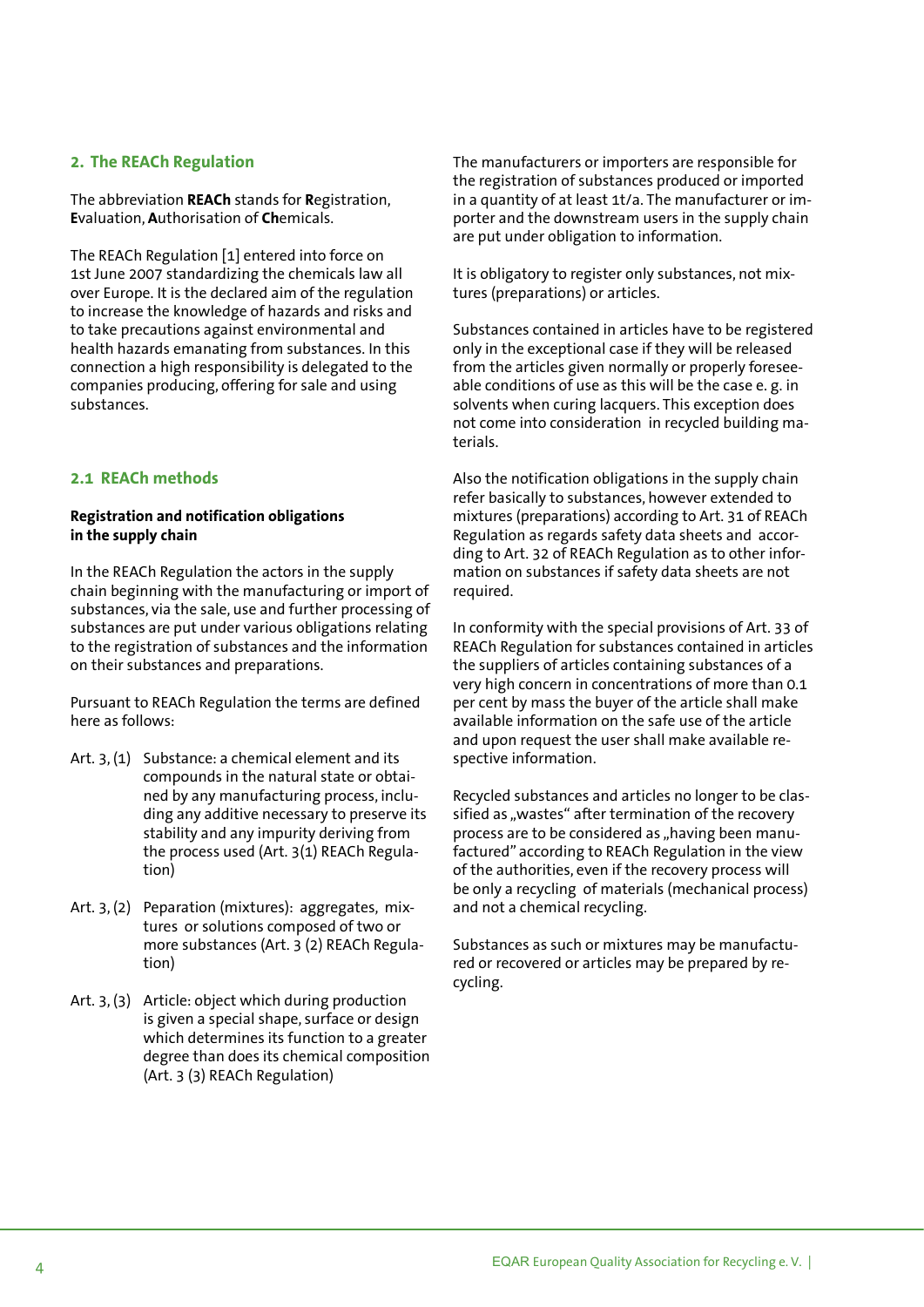#### **2.2 Classification of recycled building materials as "articles" according to REACh Regulation**

Quality-assured recycled building materials may be classified as "articles" according to Art. 3 (3) of REACh Regulation [1] if "during manufacturing they are given a special shape, surface or design which determines their function to a greater degree than does its chemical composition".

To detect whether the prerequisites are given according to the Guidance on Waste and recovered substances, Draft Version 3.0, 2010 [5] item 2.2.3, p. 6 of the European Chemicals Agency (ECHA) the following shall be checked:

- a) first of all, determine the function(s) of the ma terial by assessing the technical features of the material in relation to the intended function by the seller as well as the buyer of the material;
- b) thereupon, decide on what is more relevant for the function, the shape/surface/design or the chemical composition (in particular, the chemi cal and/or physical properties).

The main function of the recycled building materials in their essential applications is to reach stability and resistance of the materials used in the applications to mechanical loads, if applicable, degradation/fragmentation.

Referring to this the document of the European Commission CA/24/2008 rev. 3. Article 3.1.5.2 "Recovered aggregates" [3] contains the following on the classification of recycled building materials:

*…"Recycled "aggregates" consist of concrete, natural stones, masonry and/or asphalt, either alone or mixed in certain cases. They can have diverse applications, such as in civil engineering works, in roads and as railway ballast. In other words, the main function of this application is to provide stability and resistance to degradation/fragmentation. If for this function the shape, surface or design is more important than the chemical composition, the recovered aggregates can be considered as articles. By definition, this can however only be the case if the shape, surface or design of the material has been deliberately determined and given during its production (e. g. in order to meet certain recognised aggregate standards based on size and shape). ..."* 

According to their intended purpose quality-controlled recycled building materials are determined by means of geometrical parameters such as e.g. grain size distribution or mechanical properties such as e. g. the resistance to smashing. As to the application of the article criteria shape, surface or design of the crushed building materials are of importance. Even if the chemical composition and the environmental properties of the recycled building materials are checked they are a subordinate criterion for the intended purpose as against the geometrical-mechanical requirements.

That is why recycled building materials which by a quality control are quality-assured are articles pursuant to the definition of Art. 3(3) of the REACh Regulation in accordance with the provisions of ECHA Guidance [5] .

Thus, they are not subject to the obligation to registration according to REACh Regulation. Neither the obligation to information on the constituants in the supply chain is applicable to them pursuant to Art. 31 to Art. 33 of the REACh Regulation.

#### **2.3 Quality assurance and information on the recycled building materials according to the EQAR Quality Directive**

**EQAR** supports a Europe-wide quality assurance of recycled building materials by a quality control system. The requirements to such a quality control system are defined in the **EQAR** Quality Directive. National member associations and member enterprises committed to observing the **EQAR** Quality Directive are awarded the **EQAR** Quality Label.

By a comprehensive and transparent procedure to assure quality the **EQAR** Quality Directive ensures reaching of a high quality of the recycled building materials.

This involves also a voluntary, comprehensive information on the article properties of the recycled building materials.

The quality assurance in conformity with the **EQAR**  Quality Directive with a continuous control of the recycled building materials ensures constant constructional article properties in conformity with the requirements of EN 12620 and EN 13242 and fulfilling of the ecological requirements.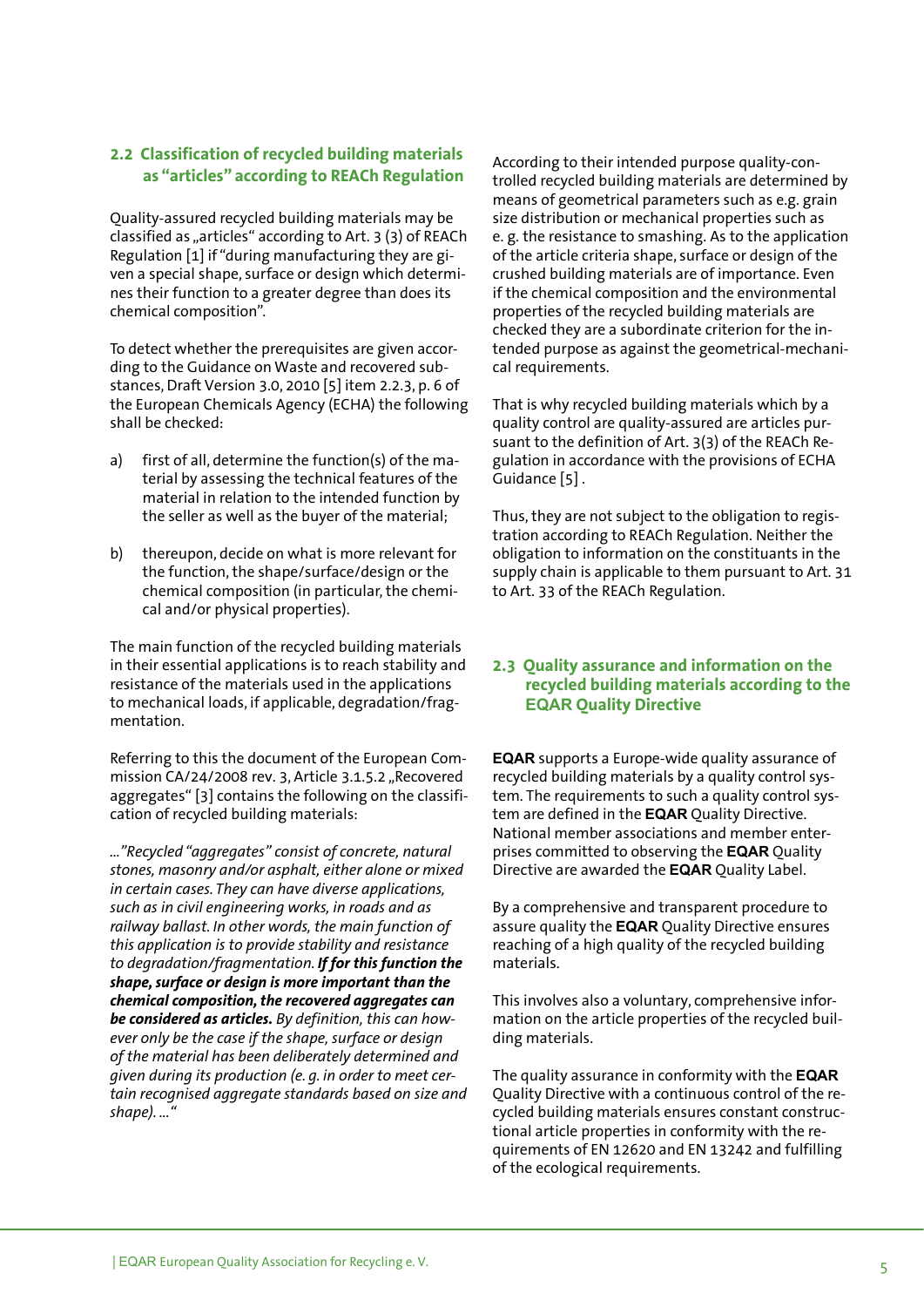Control reports document the article properties including observing of all national regulations on environmental compatibility.

Only the use of quality-controlled recycled building materials ensures that all national as well as European legal standards will be observed.

#### **3. End-of-waste property of recycled building materials in conformity with the EC Waste Framework Directive 2008/98/EC**

Under Art. 6(1) of the new EC WFD 2008/98/EC [4] the end-of-waste property of recycled building materials will be reached if the starting materials used have undergone a recovery process and another or new article was obtained with the recycled building materials than the residual building materials used in the recovery process. As the recycled building materials obtained do not require a further treatment for being used in civil engineering works, road building and tracklaying with the production of quality-assured recycled building materials the end-of-waste property has been reached as the present law stands and thus the waste regulations are no longer appli-cable to the quality-assured recycled building materials.

Art. 6 (1) of the WFD stipulates:

*Certain specified waste shall cease to be waste within the meaning of point (1) of Article 3 when it has undergone a recovery, including recycling, operation and complies with specific criteria to be developed in accordance with the following conditions:*

- *a) the substance or object is commonly used for speci fic purposes;*
- *b) a market or demand exists for such a substance or object;*
- *c) the substance or object fulfils the technical require ments for the specific purpose according to a) and meets the existing legislation and standards appli cable to products;*
- *d) the use of the substance or object will not lead to overall adverse environmental or human health impacts..."*

The criteria shall include limit values for pollutants where necessary and shall take into account any possible adverse environmental effects of the substance or object. The conditions a) to c) are fulfilled for quality-controlled recycled building materials. The criteria for the condition d) will be laid down in future by a regulation on substitute building materials. In general, it holds true for quality-controlled recycled building materials also here that condition d) is fulfilled as regards the protection of environment and health.

As to the criteria there holds true under Art. 6 (2) of the WFD:

*"The measures designed to amend non-essential elements of this Directive by supplementing it relating to the adoption of the criteria set out in paragraph 1 and specifying the type of waste to which such criteria shall apply shall be adopted in accordance with the regulatory procedure with scrutiny referred to in Article 39(2). End-of-waste specific criteria should be considered, among others, at least for aggregates, paper, glass, metal, tyres and textiles."*

Criteria catalogues for metal recycling and recycled paper/cardboard are already available. Based on the above-mentioned conditions the **end-of-waste property** of quality-controlled recycled building materials is out of the question.